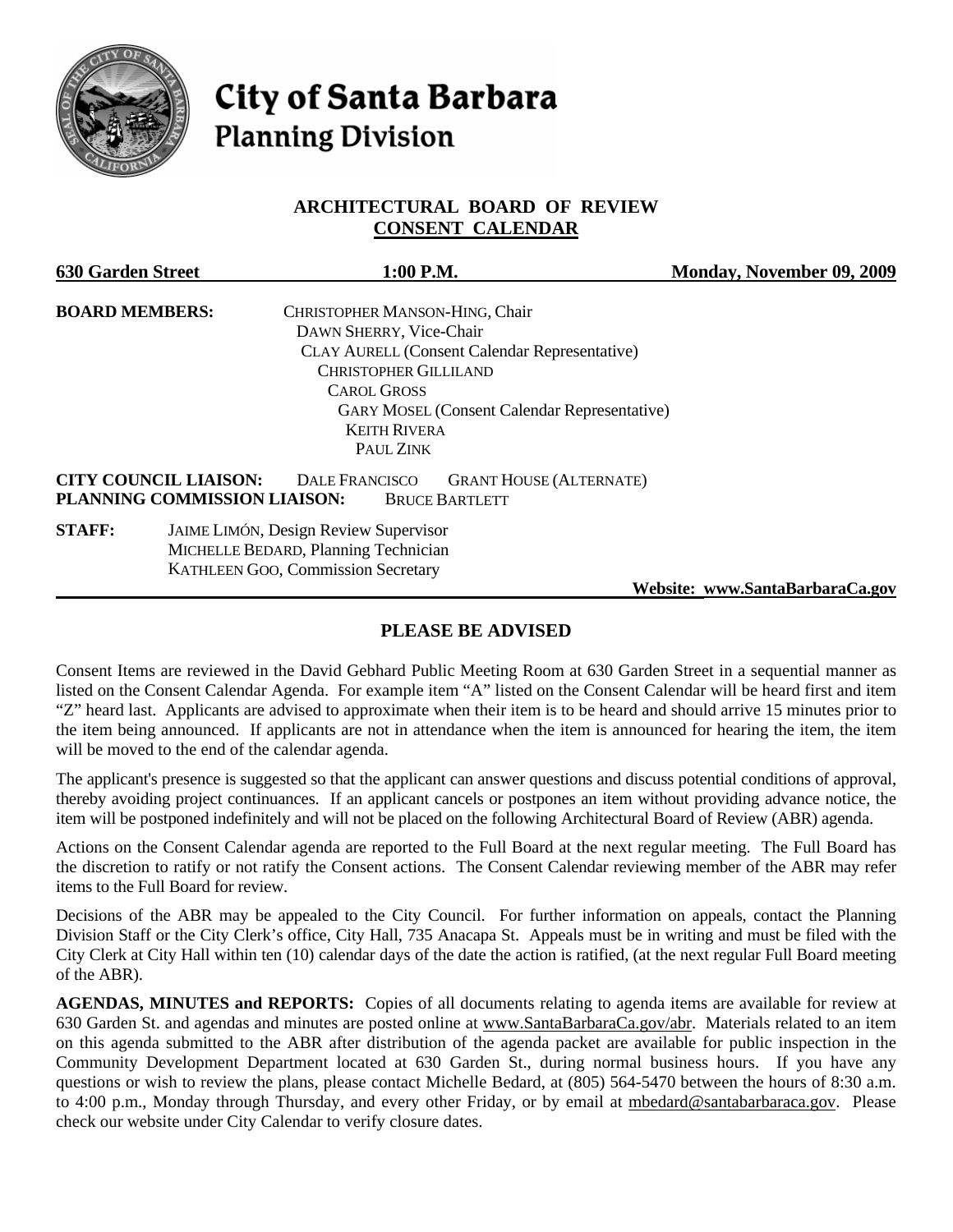**AMERICANS WITH DISABILITIES ACT:** In compliance with the Americans with Disabilities Act, if you need special assistance to gain access to, comment at, or participate in this meeting, please contact the Planning Division at 805-564-5470. If possible, notification at least 48 hours prior to the meeting will enable the City to make reasonable arrangements in most cases.

**POSTING:** That on Thursday, November 5, 2009 at 4:00 p.m., this Agenda was duly posted on the indoor and outdoor bulletin boards at the Community Development Department, 630 Garden Street, and online at [www.SantaBarbaraCa.gov/abr.](http://www.santabarbaraca.gov/abr)

**PUBLIC COMMENT:** Any member of the public may address the Architectural Board of Review Consent Representative for up to two minutes on any subject within their jurisdiction that is not scheduled for a public discussion before the Board on that day.

## **CONTINUED ITEM**

## A. 604 E ORTEGA ST **P-R** Zone

| Assessor's Parcel Number:<br>031-172-002    |
|---------------------------------------------|
| MST2009-00473<br><b>Application Number:</b> |
| City of Santa Barbara                       |
| City of Santa Barbara/Parks & Recreation    |
|                                             |

(Proposed exterior alterations to the existing Welcome Center building at the Ortega Community Park. Proposed improvements include the removal of an existing entry trellis, a new 400 square foot trellis at the rear of the building, four new light fixtures, revise the existing walkway to remove a stair and replace with a sloped walkway, alterations to the existing landscape planters, new landscaping and irrigation, a new concrete coating to a 1,440 square foot area of the existing concrete patio, and the addition of two new park benches.)

## **(Action may be taken if sufficient information is provided.)**

## **CONTINUED ITEM**

#### **B.** 616 EUCALYPTUS AVE **R-3 Zone**

Assessor's Parcel Number: 043-050-016 Application Number: MST2009-00430 Owner: Salvadore and Soledad S. De La Mora Architect: Jose Luis Esparza

(Proposal to construct a six foot sandstone color block wall, for a distance of 45 linear feet, at the rear of an existing multi-family apartment building. No other alterations are proposed.)

#### **(Preliminary Approval of the project is requested.)**